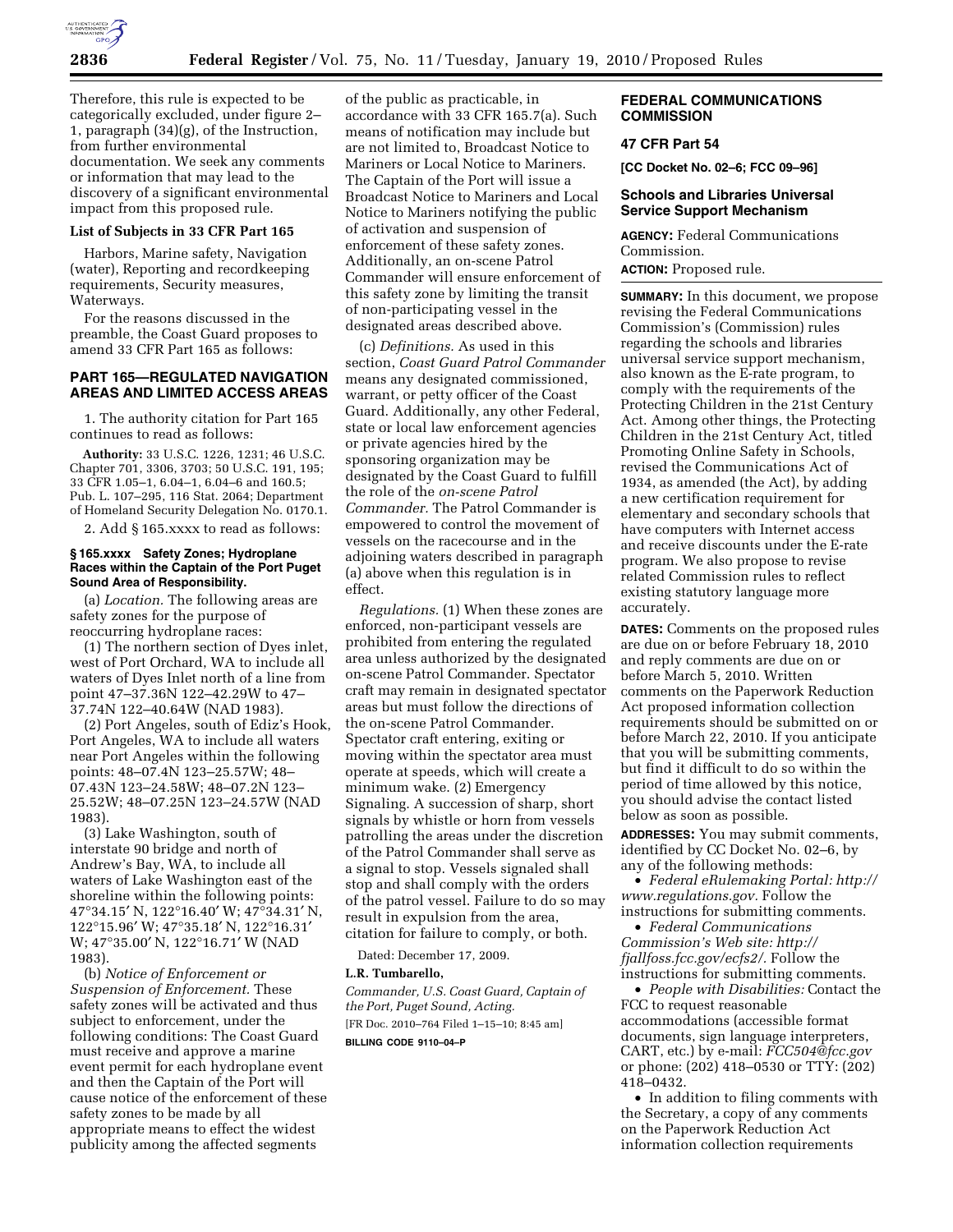contained herein should be submitted to the Federal Communications Commission via e-mail to *PRA@fcc.gov*  and to Nicholas A. Fraser, Office of Management and Budget, via e-mail to *Nicholas*\_*A.*\_*Fraser@omb.eop.gov* or via fax at 202–395–5167.

For detailed instructions for submitting comments and additional information on the rulemaking process, see the **SUPPLEMENTARY INFORMATION** section of this document.

**FOR FURTHER INFORMATION CONTACT:**  Anita Cheng, Wireline Competition Bureau, Telecommunications Access Policy Division, (202) 418–7400 or TTY: (202) 418–0484. For additional information concerning the Paperwork Reduction Act information collection requirements contained in this document, send an e-mail to *PRA@fcc.gov* or contact Judith B. Herman at 202–418–0214 or via email at *Judith-B.Herman@fcc.gov.* 

**SUPPLEMENTARY INFORMATION:** This is a synopsis of the Commission's Notice of Proposed Rulemaking in CC Docket No. 02–6, FCC 09–96, adopted November 4, 2009, and released November 5, 2009. The complete text of this document is available for inspection and copying during normal business hours in the FCC Reference Information Center, Portals II, 445 12th Street, SW., Room CY–A257, Washington, DC 20554. The document may also be purchased from the Commission's duplicating contractor, Best Copy and Printing, Inc., 445 12th Street, SW., Room CY–B402, Washington, DC 20554, telephone (800) 378–3160 or (202) 863- 2893, facsimile (202) 863–2898, or via the Internet at *http://www.bcpiweb.com.* It is also available on the Commission's Web site at *http://www.fcc.gov.* Pursuant to sections 1.415 and 1.419 of the Commission's rules, 47 CFR 1.415, 1.419, interested parties may file comments and reply comments on or before the dates indicated on the first page of this document. Comments may be filed using: (1) The Commission's Electronic Comment Filing System (ECFS), (2) the Federal Government's eRulemaking Portal, or (3) by filing paper copies. See Electronic Filing of Documents in Rulemaking Proceedings, 63 FR 24121 (1998).

• *Electronic Filers:* Comments may be filed electronically using the Internet by accessing the ECFS: *http:// fjallfoss.fcc.gov/ecfs2/* or the Federal eRulemaking Portal: *http:// www.regulations.gov.* 

• *Paper Filers:* Parties who choose to file by paper must file an original and four copies of each filing. If more than one docket or rulemaking number

appears in the caption of this proceeding, filers must submit two additional copies for each additional docket or rulemaking number. Filings can be sent by hand or messenger delivery, by commercial overnight courier, or by first-class or overnight U.S. Postal Service mail. All filings must be addressed to the Commission's Secretary, Office of the Secretary, Federal Communications Commission.

• Effective December 28, 2009, all hand-delivered or messenger-delivered paper filings for the Commission's Secretary must be delivered to FCC Headquarters at 445 12th St., SW., Room TW–A325, Washington, DC 20554. All hand deliveries must be held together with rubber bands or fasteners. Any envelopes must be disposed of before entering the building. **Please Note:**  Through December 24, 2009, the Commission's contractor will receive hand-delivered or messenger-delivered paper filings for the Commission's Secretary at 236 Massachusetts Avenue, NE., Suite 110, Washington, DC 20002. This filing location will be permanently closed after December 24, 2009. The filing hours at both locations are 8 a.m. to 7 p.m.

• Commercial overnight mail (other than U.S. Postal Service Express Mail and Priority Mail) must be sent to 9300 East Hampton Drive, Capitol Heights, MD 20743.

• U.S. Postal Service first-class, Express, and Priority mail must be addressed to 445 12th Street, SW., Washington DC 20554.

• In addition, one copy of each comment or reply comment must be sent to Charles Tyler, Telecommunications Access Policy Division, Wireline Competition Bureau, 445 12th Street, SW., Room 5–A452, Washington, DC 20554; e-mail: *Charles.Tyler@fcc.gov.* 

*People with Disabilities:* To request materials in accessible formats for people with disabilities (braille, large print, electronic files, audio format), send an e-mail to *fcc504@fcc.gov* or call the Consumer & Governmental Affairs Bureau at 202–418–0530 (voice), 202– 418–0432 (tty).

*Initial Paperwork Reduction Act of 1995 Analysis:* 

This document contains proposed information collection requirements. The Commission, as part of its continuing effort to reduce paperwork burdens, invites the general public and the Office of Management and Budget (OMB) to comment on the information collection requirements contained in this document, as required by the Paperwork Reduction Act of 1995,

Public Law 104–13. Public and agency comments are due March 22, 2010.

Comments on the proposed information collection requirements should address: (a) Whether the proposed collection of information is necessary for the proper performance of the functions of the Commission, including whether the information shall have practical utility; (b) the accuracy of the Commission's burden estimates; (c) ways to enhance the quality, utility, and clarity of the information collected; and (d) ways to minimize the burden of the collection of information on the respondents, including the use of automated collection techniques or other forms of information technology. In addition, pursuant to the Small Business Paperwork Relief Act of 2002, Public Law 107–198, see 44 U.S.C. 3506(c)(4), we seek specific comment on how we might further reduce the information collection burden for small business concerns with fewer than 25 employees.

*OMB Control Number:* 3060–0853. *Title:* FCC Form 479, Certification by Administrative Authority to Billed Entity of Compliance with Children's Internet Protection Act; FCC Form 486, Receipt of Service Confirmation Form, FCC Form 500, Funding Commitment (FRN) Change Request Form.

*Form Number(s):* FCC Forms 479, 486, 500.

*Type of Review:* Revision of a currently approved collection.

*Respondents:* Business or other forprofit and not-for-profit institutions.

*Number of Respondents and Responses:* 75,000 respondents and 75,000 responses.

*Estimated Time per Response:* 1.07 hours (average time per response).

*Obligation to Respond:* Required to obtain or retain benefits.

*Frequency of Response:* Annual, on occasion, and third party disclosure requirement.

*Total Annual Burden:* 70,000 hours. *Total Annual Cost:* N/A.

*Privacy Act Impact Assessment:* No impact.

*Nature of Extent of Confidentiality:*  The Commission is not requesting that the respondents submit confidential information to the FCC. Respondents may, however, request confidential treatment for information they believe to be confidential under 47 CFR 0.459 of the Commission's rules.

*Needs and Uses:* The existing information collection requires schools and libraries to certify that they have in place certain Internet safety policies, pursuant to the Children's Internet Protection Act (CIPA), 47 U.S.C. 254(h) and (l), in order to receive E-rate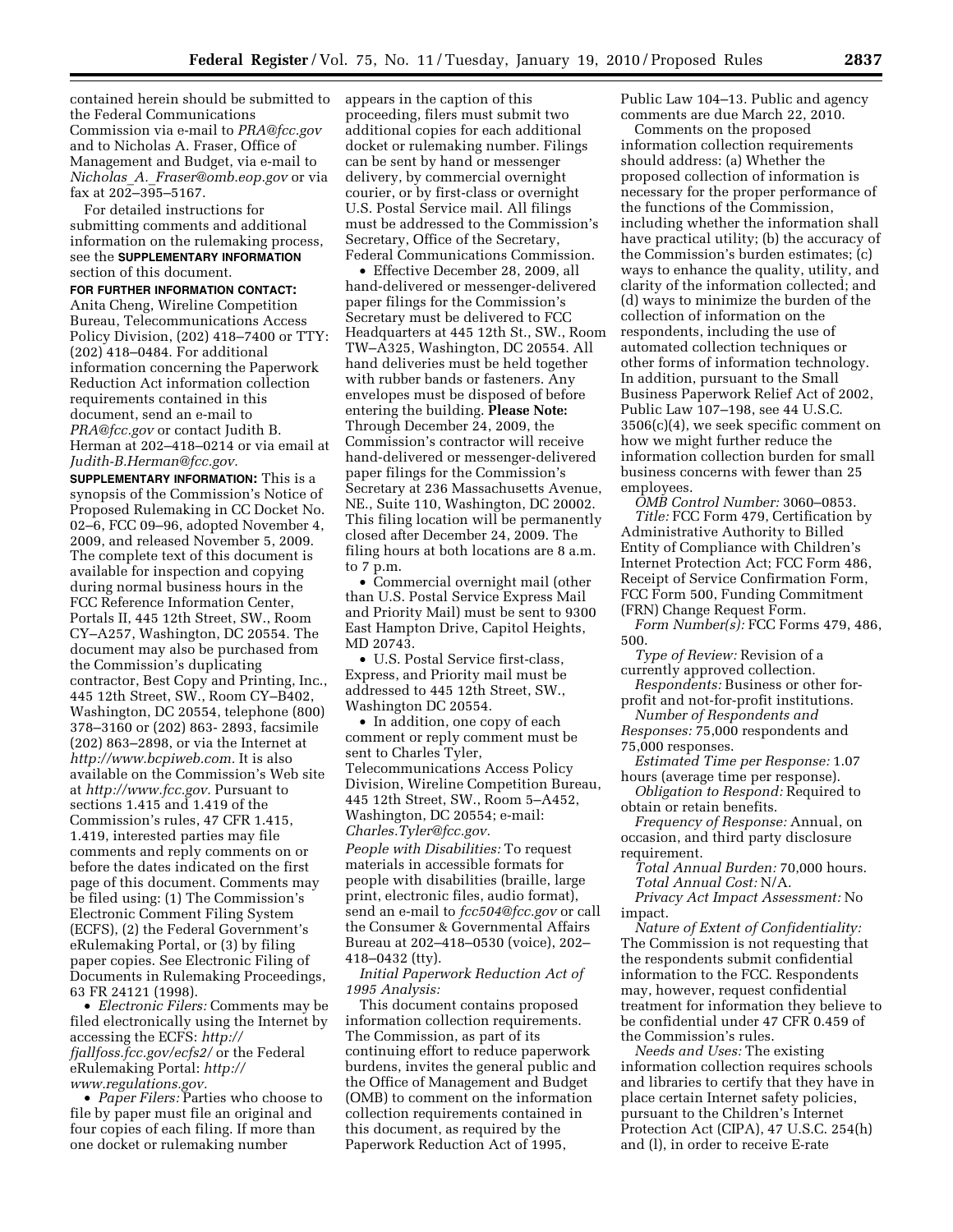discounts for Internet access. This information collection is being revised to add a new certification that the E-rate applicant has updated its Internet safety policy to include plans for educating minors about appropriate online behavior, including interacting with other individuals on social networking websites and in chat rooms and cyberbullying awareness and response, as required by the Protecting Children in the 21st Century Act. This revision will not require any changes to the FCC Forms 479 or 486, which enable E-rate participants to certify that they are compliant with CIPA. This revision has no effect on the FCC Form 500, which is also part of this information collection. In addition, this information collection is being revised to add a rule provision requiring each Internet safety policy that is adopted pursuant to section 254(l) of the Act, as amended, to be made available to the Commission upon request by the Commission. Although this requirement is mandated by the statute, it is not currently in the Commission's rules.

## **Synopsis of the Notice of Proposed Rulemaking**

## **I. Introduction**

1. In this notice of proposed rulemaking (NPRM), we propose revising the Federal Communications Commission's (Commission) rules regarding the schools and libraries universal service support mechanism, also known as the E-rate program, to comply with the requirements of the Protecting Children in the 21st Century Act. Among other things, section 215 of the Protecting Children in the 21st Century Act, titled Promoting Online Safety in Schools, revised section 254(h)(5)(B) of the Communications Act of 1934, as amended (the Act), by adding a new certification requirement for elementary and secondary schools that have computers with Internet access and receive discounts under the E-rate program. We also propose to revise related Commission rules to reflect existing statutory language more accurately.

## **II. Background**

2. Under the E-rate program, eligible schools, libraries, and consortia that include eligible schools and libraries may apply for discounted eligible telecommunications, Internet access, and internal connections services. In accordance with the Children's Internet Protection Act (CIPA), to be eligible for E-rate discounts for Internet access and internal connection services, schools and libraries that have computers with

Internet access must certify that they have in place certain Internet safety policies and technology protection measures. As required by CIPA, § 54.520(c)(i) of the Commission's rules requires that the Internet safety policy must include a technology protection measure that protects against Internet access by both adults and minors to visual depictions that are (1) obscene, or (2) child pornography, or, with respect to use of the computers by minors, (3) harmful to minors. In addition, § 54.520(c)(i) requires the entity to certify that its policy of Internet safety includes monitoring the online activities of minors. Applicants make their CIPA certifications annually on the Confirmation of Receipt of Services Form (FCC Form 486).

3. Among other things, the Protecting Children in the 21st Century Act revised section 254(h)(5)(B) of the Act by adding a new certification for elementary and secondary schools that have computers with Internet access and receive discounts under the E-rate program. In addition to the existing CIPA certifications required of schools in section 254(h)(5) of the Act, the Protecting Children in the 21st Century Act requires the school, school board, local educational agency, or other authority with responsibility for administration of the school to certify that it ''as part of its Internet safety policy is educating minors about appropriate online behavior, including interacting with other individuals on social networking Web sites and in chat rooms and cyberbullying awareness and response.''

#### **III. Discussion**

*A. Protecting Children in the 21st Century Act Rule Revisions* 

4. We seek comment on revising § 54.520(c)(i) of the Commission's rules to include the new certification requirement added by the Protecting Children in the 21st Century Act. We propose to revise § 54.520(c)(i) to add a certification provision that a school's Internet safety policy must include educating minors about appropriate online behavior, including interacting with other individuals on social networking websites and in chat rooms and cyberbullying awareness and response. We seek comment on this proposal.

5. In addition, we tentatively conclude that a recipient of E-rate funding for Internet access and internal connections should be required to certify, on its FCC Form 486 for funding year 2010, that it has updated its Internet safety policy to include plans

for educating minors about appropriate online behavior, including interacting with other individuals on social networking websites and in chat rooms and cyberbullying awareness and response, as required by the Protecting Children in the 21st Century Act. We note that the next opportunity for applicants to certify to the CIPA requirements, including this new certification, would be on the FCC Form 486 for funding year 2009, which would typically be filed after the start of the 2009 funding year (i.e., after July 1, 2009). Schools may, however, require additional time to amend their Internet safety policies and implement procedures to comply with the new requirements after the completion of this rulemaking proceeding. In addition, we note that Congress did not set a timeframe for implementation of the new certification. We seek comment on this tentative conclusion.

#### *B. Other Proposed Rule Revisions*

6. We also seek comment on revising certain rules to reflect more accurately existing statutory language regarding the CIPA certifications.

7. First, we propose to revise the rules so that the definitions of elementary and secondary schools are consistent throughout. At this time, rule §§ 54.500, 54.501, and 54.504 all contain differently worded definitions of elementary and secondary schools. We propose to define elementary and secondary schools in § 54.500 of the rules, and to revise §§ 54.501 and 54.504 to refer to § 54.500 definitions. We seek comment on this proposal.

8. Second, we propose to revise § 54.520(a)(1) to add "school board" to the definition of entities that are subject to CIPA certifications. Although section 254(h) of the Act includes the term "school board" as an entity to which the CIPA certifications apply, our rules do not include this term. We seek comment on this proposal.

9. Third, we propose to revise  $§ 54.520(a)(4)$  to add the existing statutory definitions of the terms "minor," "obscene," "child pornography,'' ''harmful to minors,'' ''sexual act,'' ''sexual contact,'' and ''technology protection measure,'' consistent with the statute. § 54.520 of our rules does not currently include the definitions of these terms, but instead refers back to the statute. Including the statutory definitions of these terms in the definitions section of our rules could help clarify the CIPA requirements. We seek comment on this proposal.

10. Fourth, we propose to revise §§ 54.520(c)(1)(i) and 54.520(c)(2)(i)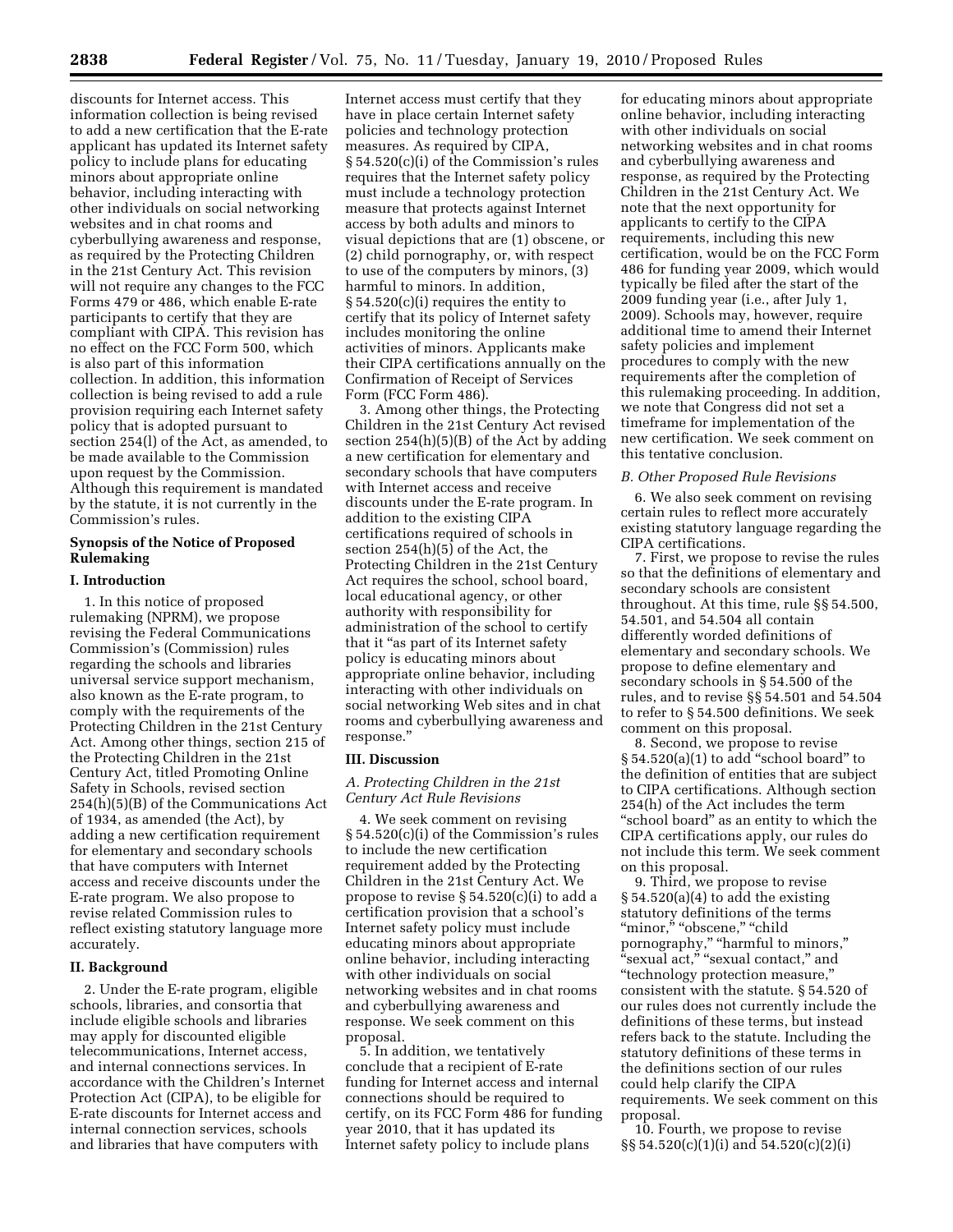consistent with sections 254(h)(5)(D),  $(h)(6)(D), (h)(5)(B)(ii), (C)(ii), and$  $(h)(6)(B)(ii)$ ,  $(C)(ii)$  of the Act to require that the technology protection measures be in operation during any use of computers with Internet access, and that the technology protection measures may be disabled by an authorized person, during adult use, to enable access for bona fide research or other lawful purpose. The statute requires that schools and libraries certify that they are enforcing the operation of the technology protection measures during the use of computers by minors and adults. This enforcement requirement is not currently included in the Commission's rules. We seek comment on this proposal.

11. In addition, sections 254(h)(5)(D) and (h)(6)(D) of the Act permit a school or library administrator, supervisor, or other person authorized by the certifying authority to disable an entity's technology protection measure to allow bona fide research or other lawful use by an adult. We note that in the *CIPA Order,* although the Commission acknowledged this statutory provision, it declined to adopt any implementing rule provision, stating that

[w]e decline to promulgate rules mandating how entities should implement these provisions. Federally-imposed rules directing school and library staff when to disable technology protection measures would likely be overbroad and imprecise, potentially chilling speech, or otherwise confusing schools and libraries about the requirements of the statute. We leave such determinations to local communities, whom we believe to be most knowledgeable about the varying circumstances of schools or libraries within those communities.

The Commission stated that its decision was supported by commenter concerns about the difficulty of school or library staff in determining whether an adult user was engaging only in bona fide research or other lawful purposes.

12. We propose to revise the rules to codify this permission that a school or library administrator, supervisor, or other person authorized by the certifying authority may disable an entity's technology protection measure, during use by an adult, to allow bona fide research or other lawful use. We do not propose to adopt rules that mandate specific implementation methods, but merely mirror the statutory language. This will make clear that the statutory provision exists without imposing undue burdens on the entities to which it applies. We seek comment on whether it is sufficient to adopt this rule without specifying federal guidelines for determination of what constitutes bona fide research or other lawful use. We

seek comment on whether this statutory provision imposes an undue burden on E-rate beneficiaries, particularly on small entities, and if so, we seek comment on the least burdensome method of implementing this provision. For example, we note that the *CIPA Order* discussed leaving these determinations to local communities because they would be most knowledgeable about the varying circumstances of schools or libraries within those communities. We believe that our proposed rules are consistent with that position. We also seek comment on any other methods of implementing this statutory provision.

13. Fifth, we propose to revise §§ 54.520(c)(1)(iii)(B), (2)(iii)(B), and (3)(i)(B) to clarify that it is only in the first year of participation in the E-rate program that an entity may certify that it will complete all CIPA requirements by the next funding year and still receive funding for that year, as adopted in the *CIPA Order.* The text of the existing rules contains an option for an entity to certify that it will come into compliance with the CIPA requirements by the next funding year, but does not specify that this certification option is only applicable to entities that are applying for E-rate discounts for the first time. We seek comment on this proposal.

14. Sixth, we propose to add a rule provision to require local determination of what matter is inappropriate for minors. Among other things, the statute states that a determination regarding what matter is inappropriate for minors shall be made by the school board, local educational agency, library or other authority responsible for making the determination. Although this is mandated by the statute, it is not currently in the Commission's rules. We seek comment on this proposal. We also seek comment on whether this requirement will be burdensome, particularly for small entities. If so, we seek comment on how to reduce this statutorily mandated burden.

15. Seventh, we propose to add a rule provision requiring each Internet safety policy that is adopted pursuant to section 254(l) of the Act to be made available to the Commission upon request by the Commission. Although this requirement is mandated by the statute, it is not currently in the Commission's rules. We seek comment on this proposal. We also seek comment on the manner in which the Internet safety policy should be made available to the Commission and on the timing of such response. We also seek comment on the burdens that this requirement may impose on respondents,

particularly on small entities, and on how the burdens may be reduced.

16. Finally, we propose to add a rule provision requiring public notice and hearing to address any proposed Internet safety policy adopted pursuant to CIPA. Although this is mandated by the statute and was discussed in the *CIPA Order,* there is no provision addressing this issue in the existing rules. As discussed in the *CIPA Order,*  this public notice and hearing requirement only applies to entities that have not already provided such notice and hearing relating to an Internet safety policy and technology protection measure. We seek comment on this proposal.

#### **Procedural Matters**

## *Initial Regulatory Flexibility Act Certification*

17. The Regulatory Flexibility Act (RFA), *see* 5 U.S.C. 603, requires that an agency prepare a regulatory flexibility analysis for notice-and-comment rulemaking proceedings, unless the agency certifies that ''the rule will not, if promulgated, have a significant economic impact on a substantial number of small entities.'' *See* 5 U.S.C. 605(b). The RFA generally defines "small entity" as having the same meaning as the terms "small business," ''small organization,'' and ''small governmental jurisdiction.'' 5 U.S.C. 601(6). In addition, the term ''small business'' has the same meaning as the term "small business concern" under the Small Business Act. 5 U.S.C. 601(3). A ''small business concern'' is one which: (1) Is independently owned and operated; (2) is not dominant in its field of operation; and (3) satisfies any additional criteria established by the Small Business Administration (SBA). 15 U.S.C. 632.

18. As required by the Regulatory Flexibility Act (RFA), the Commission has prepared this Initial Regulatory Flexibility Analysis (IRFA) of the possible significant economic impact on small entities by the policies and rules proposed in the notice of proposed rulemaking (NPRM). Written public comments are requested on this IRFA. Comments must be identified as responses to the IRFA and must be filed by the deadlines for comments on the NPRM. The Commission will send a copy of this NPRM, including this IRFA, to the Chief Counsel for Advocacy of the Small Business Administration (SBA). In addition, the NPRM (or summary thereof) will be published in the **Federal Register.**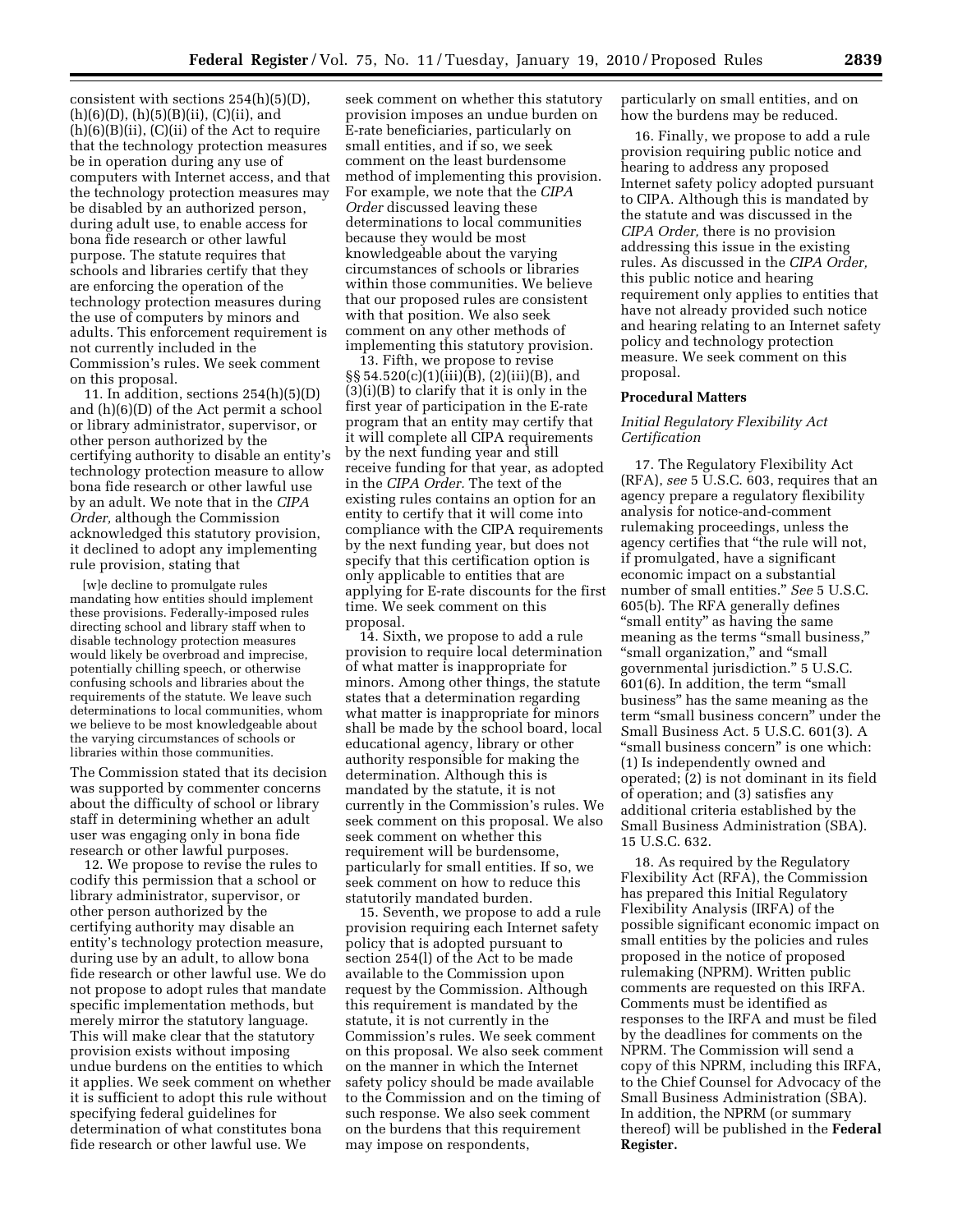1. Need for, and Objectives of, the Proposed Rules

19. In the NPRM, we seek comment on revising the Commission's rules to add a new certification for elementary and secondary schools that have computers with Internet access and receive discounts under the E-rate program, pursuant to the mandate of the Protecting Children in the 21st Century Act. Such action is necessary to comply with the Protecting Children in the 21st Century Act.

#### 2. Legal Basis

20. The legal basis for the NPRM is contained in sections 1, 4(i), 201 through 205, 214, 254, and 403 of the Communications Act of 1934, as amended, 47 U.S.C. 151, 154(i), 201– 205, 214, 254, and 403, and § 1.411 of the Commission's rules, 47 CFR 1.411.

3. Description and Estimate of the Number of Small Entities to Which Rules May Apply

21. The RFA directs agencies to provide a description of and, where feasible, an estimate of the number of small entities that may be affected by the proposed rules, if adopted. The RFA generally defines the term ''small entity'' as having the same meaning as the terms "small business," "small organization," and ''small governmental jurisdiction.'' In addition, the term ''small business'' has the same meaning as the term "small business concern'' under the Small Business Act. A small business concern is one which: (1) Is independently owned and operated; (2) is not dominant in its field of operation; and (3) satisfies any additional criteria established by the SBA.

22. The Commission has determined that the group of small entities directly affected by the rules herein includes eligible schools and libraries. Further descriptions of these entities are provided below.

23. *Small Businesses.* Nationwide, there are a total of approximately 22.4 million small businesses according to SBA data.

24. *Small Organizations.* Nationwide, there are approximately 1.6 million small organizations.

25. *Small Governmental Jurisdictions.*  The term "small governmental jurisdiction'' is defined generally as ''governments of cities, towns, townships, villages, school districts, or special districts, with a population of less than fifty thousand.'' Census Bureau data for 2002 indicate that there were 87,525 local governmental jurisdictions in the United States. We estimate that, of this total, 84,377 entities were ''small

governmental jurisdictions.'' Thus, we estimate that most governmental jurisdictions are small.

26. As noted, ''small entity'' includes non-profit and small government entities. Under the schools and libraries universal service support mechanism, which provides support for elementary and secondary schools and libraries, an elementary school is generally ''a nonprofit institutional day or residential school that provides elementary education, as determined under state law.'' A secondary school is generally defined as ''a non-profit institutional day or residential school that provides secondary education, as determined under state law,'' and not offering education beyond grade 12. For-profit schools and libraries, and schools and libraries with endowments in excess of \$50,000,000, are not eligible to receive discounts under the program, nor are libraries whose budgets are not completely separate from any schools. Certain other statutory definitions apply as well. The SBA has defined for-profit, elementary and secondary schools and libraries having \$6 million or less in annual receipts as small entities. In funding year 2007 approximately 105,500 schools and 10,950 libraries received funding under the schools and libraries universal service mechanism. Although we are unable to estimate with precision the number of these entities that would qualify as small entities under SBA's size standard, we estimate that fewer than 105,500 schools and 10,950 libraries might be affected annually by our action, under current operation of the program.

4. Description of Projected Reporting, Recordkeeping, and Other Compliance Requirements

27. Schools and libraries that have computers with Internet access must certify that they have in place certain Internet safety policies and technology protection measures in order to be eligible for E-rate discounts for Internet access and internal connection services. Pursuant to the mandate in the Protecting Children in the 21st Century Act, the NPRM proposes to revise § 54.520(c)(i) of the Commission's rules to add a provision that a school's Internet safety policy must include educating minors about appropriate online behavior, including interacting with other individuals on social networking websites and in chat rooms and cyberbullying awareness and response.

28. In addition, this NPRM revises certain rules to more accurately reflect the provisions of the Act with regard to certifications made pursuant to the

Children's Internet Protection Act (CIPA). Specifically, the rule revisions that may affect small entities require: (1) Schools and libraries to enforce the operation of technology protection measures during use of computers by minors and adults; (2) schools and libraries to disable technology protection measures to enable access for bona fide research or other lawful purpose; (3) local determination of what matter is inappropriate for minors; (4) schools and libraries to make available to the Commission, upon request by the Commission, any Internet safety policy that is adopted pursuant to section 254(l) of the Act; and (5) schools and libraries to provide public notice and hearing to address any proposed Internet safety policy that is adopted pursuant to CIPA.

5. Steps Taken To Minimize Significant Economic Impact on Small Entities, and Significant Alternatives Considered

29. The RFA requires an agency to describe any significant alternatives that it has considered in reaching its proposed approach, which may include the following four alternatives (among others): (1) The establishment of differing compliance and reporting requirements or timetables that take into account the resources available to small entities; (2) the clarification, consolidation, or simplification of compliance or reporting requirements under the rule for small entities; (3) the use of performance, rather than design, standards; and (4) an exemption from coverage of the rule, or part thereof, for small entities.

30. With regard to the new certification requirements pursuant to the Protecting Children in the 21st Century Act, we do not believe that there will be significant economic impact on small entities. Currently, schools and libraries file the FCC Form 486 to certify their compliance with the requirements regarding Internet safety policies and technology protection measures. Because schools and libraries will continue to use the same FCC Form 486 to certify their compliance with these requirements, there will be no additional reporting requirements.

31. With regard to the remaining rule provisions, we believe that several of the rule revisions will have no economic impact on small entities because they merely clarify existing definitions and existing requirements. For example, the revisions regarding the definitions of elementary and secondary schools did not change the definitions, but merely clarified that the same definitions were utilized throughout the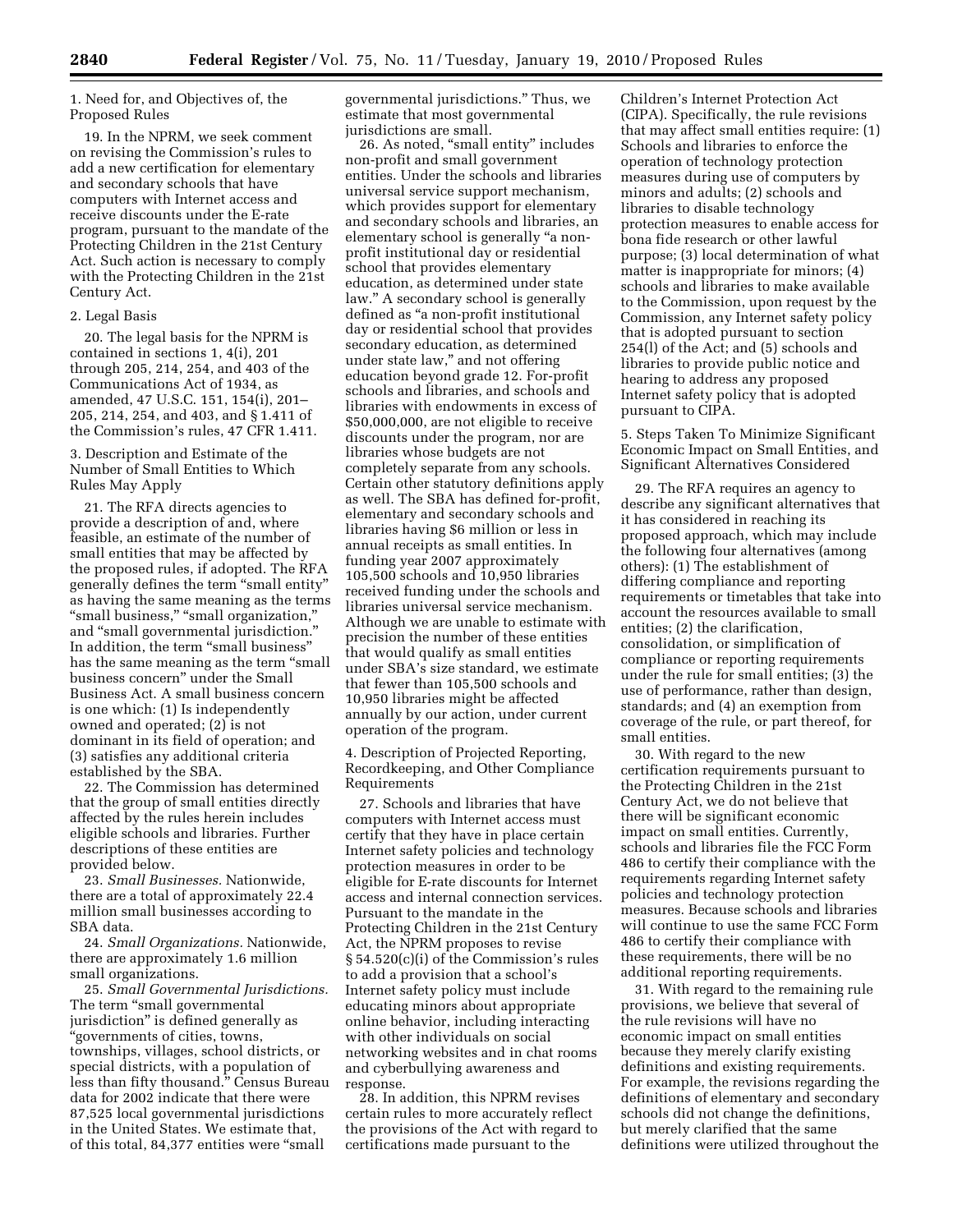rules, or codified existing statutory definitions.

32. Several other rule revisions will have little economic impact on small entities because schools and libraries have already implemented these measures. We acknowledge that the existing rules do not contain provisions requiring schools and libraries to enforce the operation of technology protection measures during use of computers by minors and adults or to provide public notice and hearing to address any proposed Internet safety policy that is adopted pursuant to CIPA. However, as a practical matter, current E-rate beneficiaries have already implemented these requirements, even though these statutory requirements are not specifically stated in the text of the Commission's rules. Schools and libraries would have been unable to make the proper CIPA certifications unless the technology protection measures have been enforced during computer use by minors and adults. In addition, the requirement to provide public notice and hearing was discussed extensively in the *CIPA Order* even though an implementing rule was not adopted.

33. The requirement that schools and libraries may disable technology protection measures to enable access for bona fide research or other lawful purpose may impose a burden on small entities. As stated in the NPRM, there are concerns about the difficulty of school or library staff determining whether an adult user was engaging only in bona fide research or other lawful purposes. Accordingly, the NPRM seeks comment on ways to implement this statutory mandate while keeping the burdens on entities at a minimum. The NPRM also seeks comment on ways to implement the rule revision requiring local determination of what matter is inappropriate for minors while minimizing burdens. Finally the NPRM proposes to require, pursuant to the statute, that schools and libraries make available to the Commission, upon request by the Commission, any Internet safety policy that is adopted pursuant to section 254(l) of the Act. Because this may have an impact on small economic entities, the NPRM proposes several methods of making the Internet safety policy available to the Commission, as well as seeking comment on ways to reduce this burden on respondents.

6. Federal Rules That May Duplicate, Overlap, or Conflict With the Proposed Rules

34. None.

#### **Ex Parte Presentations**

35. This proceeding shall be treated as a ''permit-but-disclose'' proceeding in accordance with the Commission's *ex parte* rules. 47 CFR 1.1200 through 1.1216. Persons making oral *ex parte*  presentations are reminded that memoranda summarizing the presentations must contain summaries of the substance of the presentations and not merely a listing of the subjects discussed. More than a one or two sentence description of the views and arguments presented is generally required. 47 CFR 1.1206(b)(2). Other requirements pertaining to oral and written presentations are set forth in § 1.1206(b) of the Commission's rules. 47 CFR 1.1206(b).

### *C. Comment Filing Procedures*

36. Pursuant to sections 1.415 and 1.419 of the Commission's rules, 47 CFR 1.415, 1.419, interested parties may file comments and reply comments on or before the dates indicated on the first page of this document. Comments may be filed using: (1) The Commission's Electronic Comment Filing System (ECFS), (2) the Federal Government's eRulemaking Portal, or (3) by filing paper copies. See Electronic Filing of Documents in Rulemaking Proceedings, 63 FR 24121 (1998).

37. *Electronic Filers:* Comments may be filed electronically using the Internet by accessing the ECFS: *http:// fjallfoss.fcc.gov/ecfs2/* or the Federal eRulemaking Portal: *http:// www.regulations.gov.* 

38. *Paper Filers:* Parties who choose to file by paper must file an original and four copies of each filing. If more than one docket or rulemaking number appears in the caption of this proceeding, filers must submit two additional copies for each additional docket or rulemaking number.

39. Filings can be sent by hand or messenger delivery, by commercial overnight courier, or by first-class or overnight U.S. Postal Service mail. All filings must be addressed to the Commission's Secretary, Office of the Secretary, Federal Communications Commission.

40. Effective December 28, 2009, all hand-delivered or messenger-delivered paper filings for the Commission's Secretary must be delivered to FCC Headquarters at 445 12th St., SW., Room TW–A325, Washington, DC 20554. All hand deliveries must be held together with rubber bands or fasteners. Any envelopes must be disposed of before entering the building. **Please Note:**  Through December 24, 2009, the Commission's contractor will receive

hand-delivered or messenger-delivered paper filings for the Commission's Secretary at 236 Massachusetts Avenue, NE., Suite 110, Washington, DC 20002. This filing location will be permanently closed after December 24, 2009. The filing hours at both locations are 8 a.m. to 7 p.m.

41. Commercial overnight mail (other than U.S. Postal Service Express Mail and Priority Mail) must be sent to 9300 East Hampton Drive, Capitol Heights, MD 20743.

42. U.S. Postal Service first-class, Express, and Priority mail must be addressed to 445 12th Street, SW., Washington DC 20554.

43. In addition, one copy of each comment or reply comment must be sent to Charles Tyler, Telecommunications Access Policy Division, Wireline Competition Bureau, 445 12th Street, SW., Room 5–A452, Washington, DC 20554; e-mail: *Charles.Tyler@fcc.gov.* 

44. *People with Disabilities:* To request materials in accessible formats for people with disabilities (braille, large print, electronic files, audio format), send an e-mail to *fcc504@fcc.gov* or call the Consumer & Governmental Affairs Bureau at 202– 418–0530 (voice), 202–418–0432 (tty).

#### Ordering Clauses

45. Accordingly, *it is ordered* that, pursuant to the authority contained in sections 1, 4(i), 201–205, 214, 254, and 403 of the Communications Act of 1934, as amended, 47 U.S.C. 151, 154(i), 201– 205, 214, 254, and 403, and § 1.411 of the Commission's rules, 47 CFR 1.411, this notice of proposed rulemaking *is adopted.* 

46. *It is further ordered* that the Commission's Consumer and Governmental Affairs Bureau, Reference Information Center, *shall send* a copy of this notice of proposed rulemaking, including the Initial Regulatory Flexibility Analysis, to the Chief Counsel for Advocacy of the Small Business Administration.

#### **List of Subjects in 47 CFR Part 54**

Communications common carriers, Health facilities, Infants and children, Libraries, Reporting and recordkeeping requirements, Schools, Telecommunications, Telephone.

Federal Communications Commission.

# **Marlene H. Dortch,**

*Secretary.* 

#### **Proposed Rules**

For the reasons discussed in the preamble, the Federal Communications Commission proposes to amend 47 CFR part 54 to read as follows: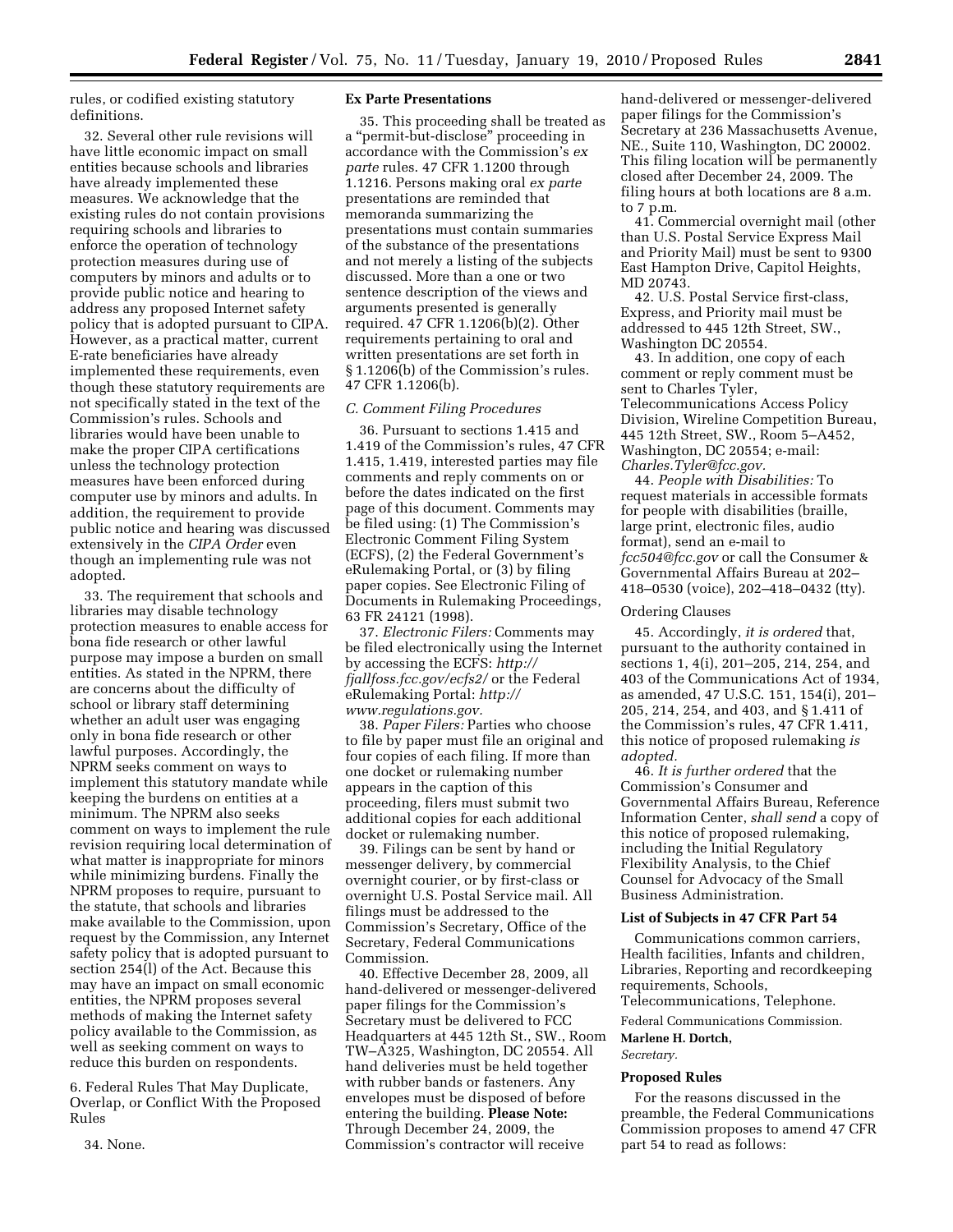## **PART 54—UNIVERSAL SERVICE**

1. The authority citation for part 54 continues to read as follows:

**Authority:** 47 U.S.C. 151, 154(i), 201, 205, 214, and 254 unless otherwise noted.

2. Amend § 54.500 by revising paragraphs (c) and (k) to read as follows:

## **§ 54.500 Terms and definitions.**

\* \* \* \* \* (c) *Elementary school.* An ''elementary school'' means an elementary school as defined in 20 U.S.C. 7801(18), a nonprofit institutional day or residential school, including a public elementary charter school, that provides elementary education, as determined under state law.

\* \* \* \* \*

(k) *Secondary school.* A ''secondary school'' means a secondary school as defined in 20 U.S.C. 7801(38), a nonprofit institutional day or residential school that provides secondary education, as determined under state law. A secondary school does not offer education beyond grade 12. \* \* \* \* \*

3. Amend § 54.501 by revising paragraph (b)(1) to read as follows:

\* \* \* \* \*

## **§ 54.501 Eligibility for services provided by telecommunications carriers.**

(b) *Schools.* (1) Only schools meeting the statutory definition of ''elementary school'' or ''secondary school'' as defined in § 54.500 paragraphs (c) or (k), and not excluded under paragraphs (b)(2) or (b)(3) shall be eligible for discounts in telecommunications and other supported services under this part. \* \* \* \* \*

4. Amend § 54.504 by revising paragraph (b)(2)(i) and paragraph  $(c)(1)(i)$  to read as follows:

#### **§ 54.504 Requests for services.**

- \* \* \* \* \*
- (b) \* \* \*
- $\binom{5}{2}$  \* \* \*

(i) The schools meet the statutory definition of elementary or secondary schools in § 54.500 paragraphs (c) or (k) of this section, do not operate as forprofit businesses, and do not have endowments exceeding \$50 million.

- \* \* \* \* \*
- $(c) * * * *$

 $(1) * * * *$ 

(i) The schools meet the statutory definition of elementary or secondary schools in § 54.500 paragraphs (c) or (k) of this section, do not operate as forprofit businesses, and do not have endowments exceeding \$50 million.

\* \* \* \* \*

5. Amend § 54.520 by revising paragraphs (a)(1), (a)(4), (c)(1)(i),  $(c)(1)(iii)(B), (c)(2)(i), (c)(2)(iii)(B),$ (c)(3)(i)(B), and by adding paragraphs  $(c)(4)$ ,  $(c)(5)$ , and  $(h)$  to read as follows:

#### **§ 54.520 Children's Internet Protection Act certifications required from recipients of discounts under the federal universal service support mechanism for schools and libraries.**

\* \* \* \* \* (a) \* \* \*

(1) *School.* For the purposes of the certification requirements of this rule, school means school, school board, school district, local education agency or other authority responsible for administration of a school. \* \* \* \* \*

(4) *Statutory definitions.* 

(i) The term "minor" means any individual who has not attained the age of 17 years.

(ii) The term "obscene" has the meaning given such term in 18 U.S.C. 1460.

(iii) The term "child pornography" has the meaning given such term in 18 U.S.C. 2256.

(iv) The term ''harmful to minors'' means any picture, image, graphic image file, or other visual depiction that—

(A) Taken as a whole and with respect to minors, appeals to a prurient interest in nudity, sex, or excretion;

(B) Depicts, describes, or represents, in a patently offensive way with respect to what is suitable for minors, an actual or simulated sexual act or sexual contact, actual or simulated normal or perverted sexual acts, or a lewd exhibition of the genitals; and

(C) Taken as a whole, lacks serious literary, artistic, political, or scientific value as to minors.

(v) The terms ''sexual act'' and ''sexual contact'' have the meanings given such terms in 18 U.S.C. 2246.

(vi) The term ''technology protection measure'' means a specific technology that blocks or filters Internet access to the material covered by a certification under paragraph (c)(1)(i) of this section.

\* \* \* \* \*

- $(c) * * * *$
- $(1) * * * *$

(i) The Internet safety policy adopted and enforced pursuant to 47 U.S.C. 254(h) must include a technology protection measure that protects against Internet access by both adults and minors to visual depictions that are obscene, child pornography, or, with respect to use of the computers by minors, harmful to minors. The technology protection measure must be enforced during use of computers with

Internet access, although an administrator, supervisor, or other person authorized by the certifying authority under paragraph (c)(1) of this section may disable the technology protection measure concerned, during use by an adult, to enable access for bona fide research or other lawful purpose. This Internet safety policy must also include monitoring the online activities of minors and must educate minors about appropriate online behavior, including interacting with other individuals on social networking websites and in chat rooms and cyberbullying awareness and response.

\* \* \* \* \*

 $(iii) * * * *$ 

(B) Pursuant to the Children's Internet Protection Act, as codified at 47 U.S.C. 254(h) and (l), the recipient(s) of service represented in the Funding Request Number(s) on this Form 486, for whom this is the first year of participation in the federal universal service support mechanism for schools and libraries, is (are) undertaking such actions, including any necessary procurement procedures, to comply with the requirements of CIPA for the next funding year, but has (have) not completed all requirements of CIPA for this funding year.

\* \* \* \* \*

(2) \* \* \*

(i) The Internet safety policy adopted and enforced pursuant to 47 U.S.C. 254(h) must include a technology protection measure that protects against Internet access by both adults and minors to visual depictions that are obscene, child pornography, or, with respect to use of the computers by minors, harmful to minors. The technology protection measure must be enforced during use of computers with Internet access, although an administrator, supervisor, or other person authorized by the certifying authority under paragraph  $(c)(1)$  of this section may disable the technology protection measure concerned, during use by an adult, to enable access for bona fide research or other lawful purpose. \* \* \* \* \*

 $(iii) * * * *$ 

(B) Pursuant to the Children's Internet Protection Act, as codified at 47 U.S.C. 254(h) and (l), the recipient(s) of service represented in the Funding Request Number(s) on this Form 486, for whom this is the first year of participation in the federal universal service support mechanism for schools and libraries, is (are) undertaking such actions, including any necessary procurement procedures, to comply with the